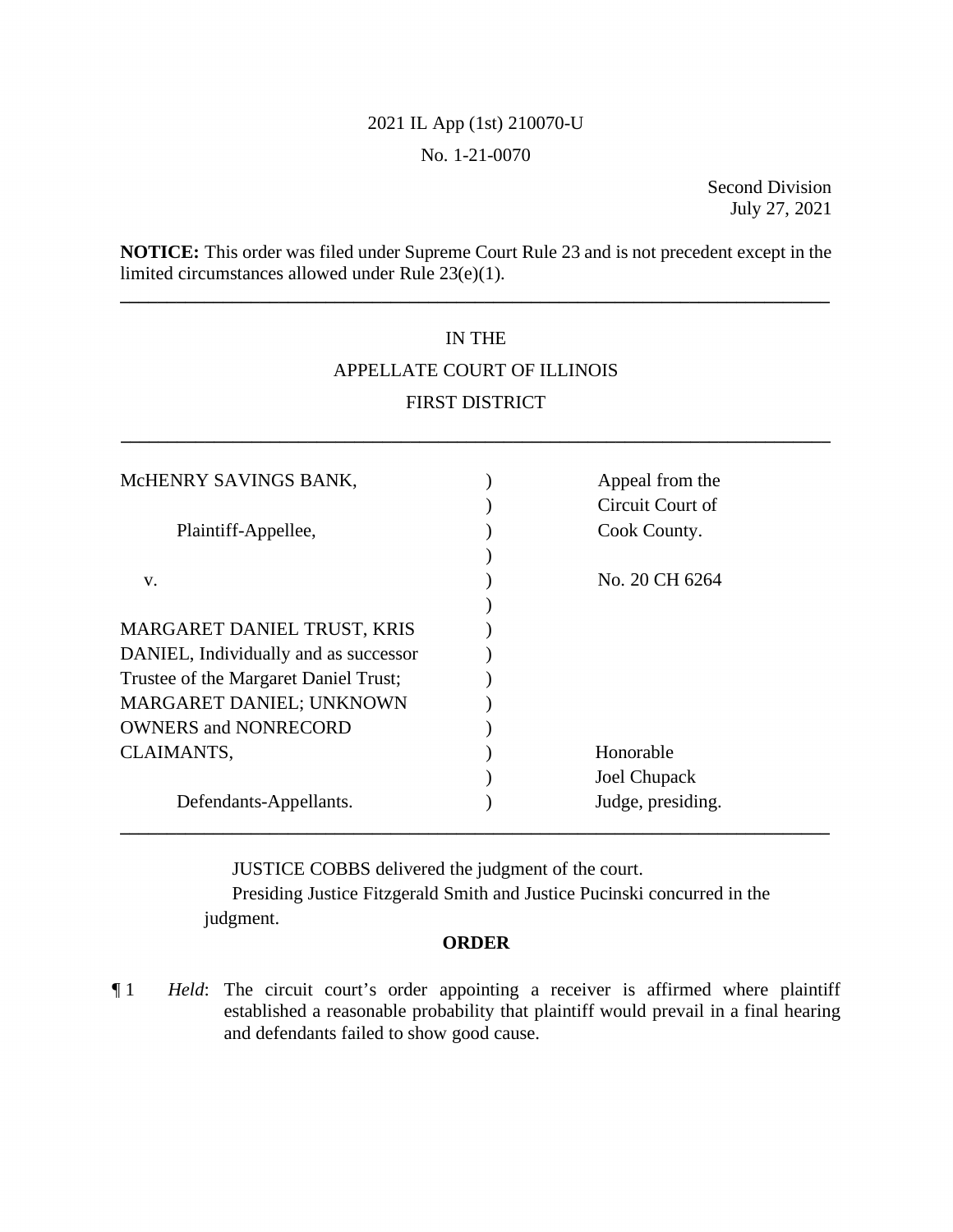¶ 2 Defendants, the Margaret Daniel Trust (Trust) and Kris Daniel, individually and as successor trustee of the Trust, filed this interlocutory appeal, pursuant to Illinois Supreme Court Rule 307(a)(2) (eff. Nov. 1, 2017), from an order of the circuit court appointing a receiver and placing plaintiff, McHenry Savings Bank, in possession of certain real estate. On appeal, defendants argue that this court should reverse the circuit court's order because (1) the Illinois Mortgage Foreclosure Law (IMFL) (735 ILCS 5/15-1101 *et seq.* (West 2020)) does not allow the real estate to be divided into residential and commercial units, (2) plaintiff did not show a reasonable probability that it would prevail in a final hearing, and (3) defendants showed "good cause" as to why a receiver should not be appointed. For the following reasons, we affirm.

- ¶ 3 I. BACKGROUND
- 

## ¶ 4 A. The Complaint

¶ 5 On October 13, 2020, plaintiff filed a four-count complaint against defendants seeking to foreclose a mortgage on a six-unit building located in the 1000 block of West Columbia Avenue in Chicago, Illinois (the property). Count I of the complaint sought mortgage foreclosure of the property, count II alleged that the Trust breached a promissory note executed in connection with the mortgage, and counts III and IV sought to recover under the commercial guaranties signed by Kris and Margaret Daniel. The complaint identified plaintiff as the "legal holder of the indebtedness" and as "owner of the Mortgages \*\*\* by virtue of the fact that it is the original mortgagee." The complaint identified the Trust as the "present owner" of the property and named the Trust, Kris, and Margaret as the "persons \*\*\* personally liable for deficiency." The complaint alleged that the Trust defaulted "under the [promissory note] on October 1, 2020, [by failing] to make the required payments of real estate taxes [on the property] for the years 2017, 2018, and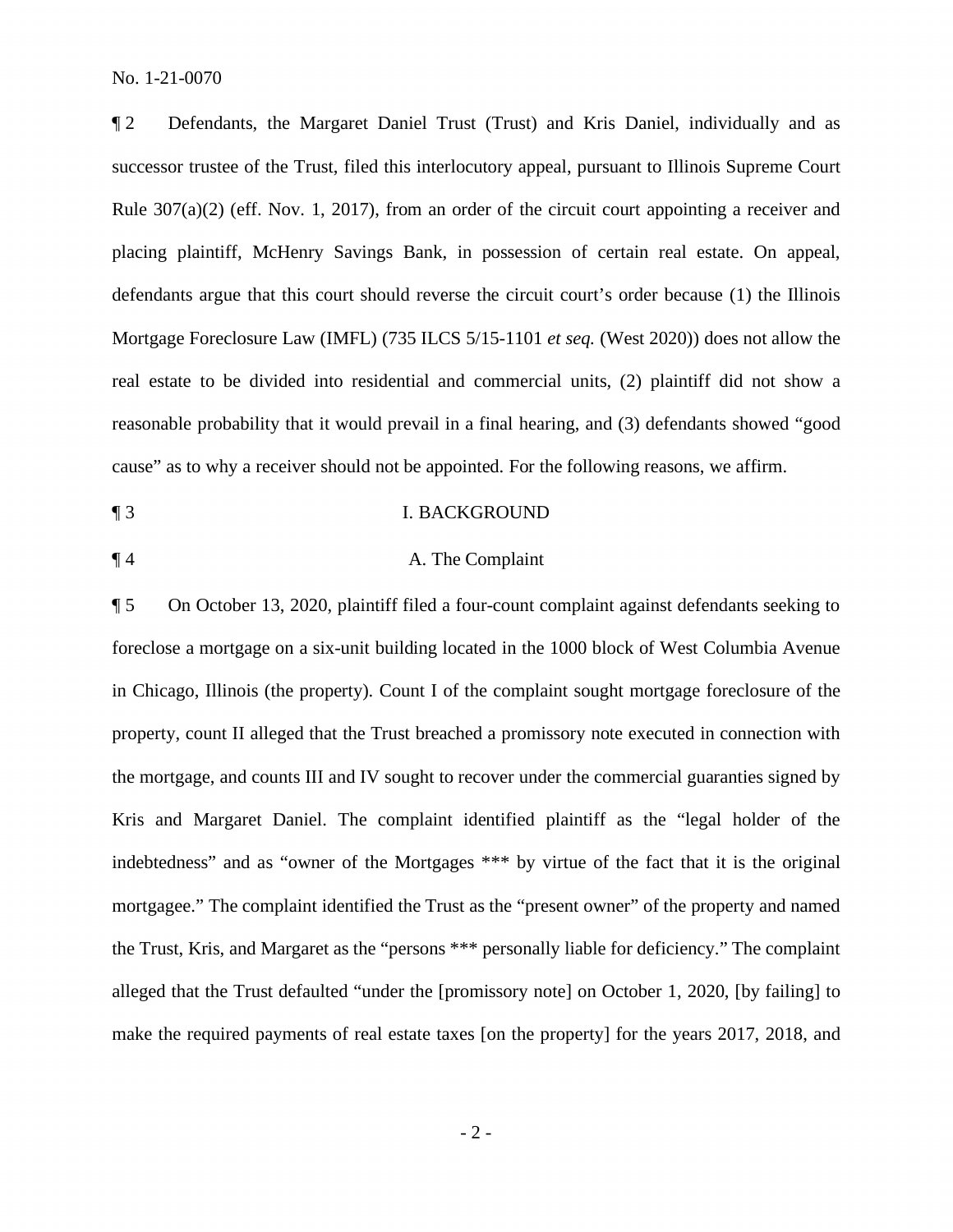2019." Attached to the complaint were copies of the mortgage document and promissory note, both dated April 20, 2017.

#### ¶ 6 B. Mortgage Document & Promissory Note

¶ 7 The mortgage document included a "Taxes and Liens" provision stating that the "[g]rantor shall pay when due (and in all events prior to delinquency) all taxes, payroll taxes, special taxes, assessments, water charges, and sewer service charges levied against or on account of the Property." The mortgage document further included an "Event of Default" provision providing that "[f]ailure of grantor within the time required by [the] Mortgage to make any payment for taxes" would constitute a default under the mortgage.

¶ 8 Upon an "Event of Default," the mortgage document states that plaintiff "shall have the right \*\*\* without notice to grantor to declare the entire Indebtedness immediately due and payable" (*i.e.*, acceleration). The mortgage document also provides that upon default, plaintiff "shall have the right to be placed as mortgagee in possession or to have a receiver appointed to take possession of all or any part of the Property." Plaintiff's "right to the appointment of a receiver shall exist whether or not the apparent value of the Property exceeds the indebtedness by a substantial amount."

¶ 9 Like the mortgage document, the promissory note also included a "Default" provision stating that the failure to "comply with or to perform any other term, obligation, covenant or condition contained in this Note or in any of the related documents or \*\*\* any other agreement between [plaintiff] and the [Trust]" constitutes an event of default.

¶ 10 C. Motion for Pre-Judgment Appointment of Receiver

¶ 11 On December 11, 2020, plaintiff filed its motion for pre-judgment appointment of receiver. In its motion, plaintiff noted that the first floor of the property was occupied by Margaret, the

- 3 -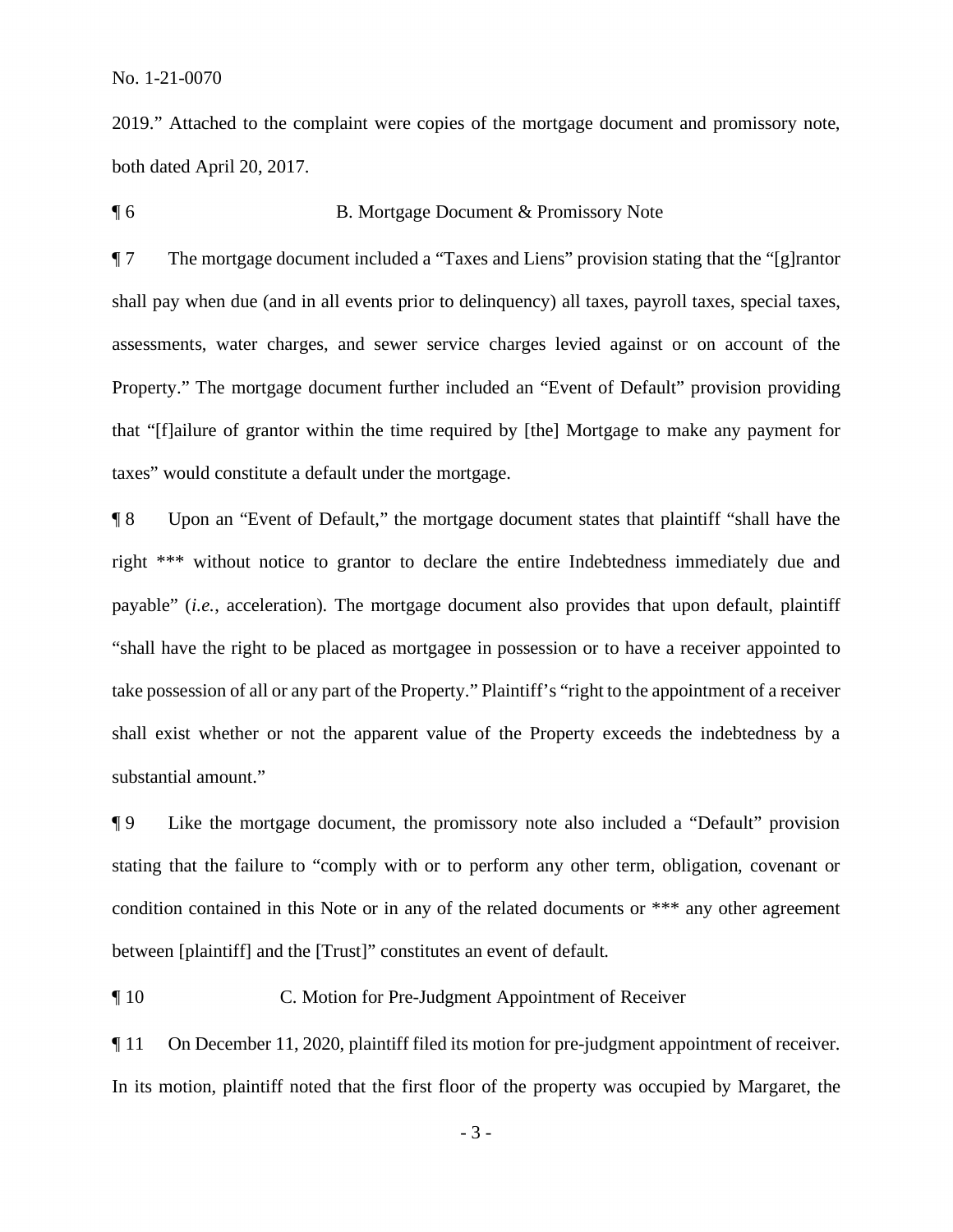beneficiary of the Trust, as her principal residence. Plaintiff argued that under section 15-  $1701(b)(1)$  of the IMFL (735 ILCS 5/15-1701 (West 2020)), five units of the property, those not occupied by Margaret, did not qualify as "residential real estate" for purposes of the appointment of a receiver. However, plaintiff asserted that it was entitled to seek appointment of a receiver for the remaining five units pursuant to section  $15-1701(b)(2)$  of the IMFL. Given the default, the provisions of the note and mortgage, and the affidavit of its chief credit officer, Robert Ollech, plaintiff argued that a receiver should be appointed and placed in possession of the property because there was a reasonable probability that plaintiff would prevail on a final hearing on the cause. Plaintiff further asserted that defendants failed to show good cause why a receiver should not be appointed and placed in possession of the property.

¶ 12 Attached to the motion, *inter alia*, was the affidavit of Ollech. In his affidavit, Ollech described the property as a "six-unit apartment building," with four units "rented to one or more tenants for use as residence by such tenants, one of which is used by [Kris] as a law office and one of which is used as the principal residence of [Margaret]." Ollech averred that the Trust "failed to make the payment of the real estate taxes on the property for the years 2017, 2018 and 2019, which constitutes an event of default under both the Note and the Mortgage." He further averred that "[p]laintiff declared the Note and Mortgage to be in default on October 1, 2020, as a result of the [Trust's] failure to pay the real estate taxes, and accelerated the Note." Although demand for payment had been made, neither the Trust nor any other party had cured the default. Ollech also averred, that as of September 30, 2020, the outstanding amount due on the note was \$251,451.11.

## ¶ 13 D. Defendants' Response

¶ 14 On January 4, 2021, defendants filed a response to plaintiff's motion. Defendants pointed out that Margaret had "not been served as of the filing of the response." Defendants also argued

 $-4-$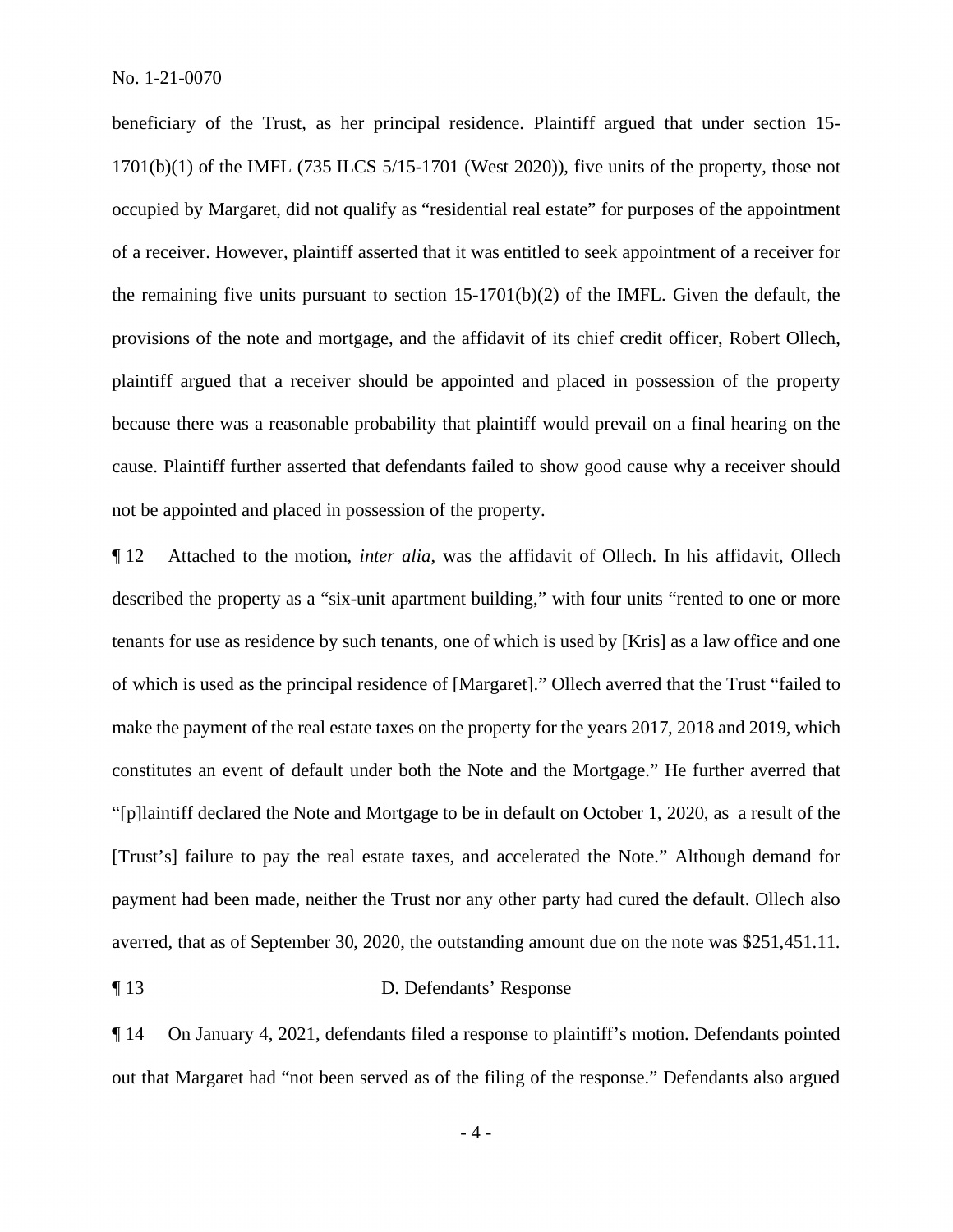that the real estate was residential and not commercial, such that section  $15{\text -}1701(b)(1)$  applied rather than section 15-1701(b)(2) of the IMFL. Defendants further asserted that "in light of the nature of alleged default; the remaining one year within which Mortgagor has to redeem the real estate taxes; and the fact that monthly mortgage payments are not in default, \*\*\* [no probability existed] that the [plaintiff would] prevail in a final hearing." Defendants argued that the "value of the [property was] more than sufficient to secure [p]laintiff's loan" and thus, "negating any 'cause' for the appointment of a receiver." Defendants asserted that good cause existed for the possession to remain with the Trust. Defendants argued that if a receiver were appointed, the fees payable to an independent receiver would "result in a substantial diversion of funds otherwise utilized to assist in the payment of Margaret's support." As such, they have shown "cause" to reject plaintiff's motion to appoint a receiver.

¶ 15 Attached to the response were copies of the Notice of the Tax Sale and Appraisal. The Notice of Tax Sale, dated September 17, 2019, stated that the property was sold for delinquent taxes on May 8, 2019. The Notice provided that the "period of redemption from the sale will expire on November 17, 2021." The Appraisal, dated April 4, 2017, stated that the estimated market value of the property was \$1.2 million as of March 21, 2017.

¶ 16 Plaintiff then filed its reply. Plaintiff asserted that defendants were properly served with notice of the motion to appoint receiver. Plaintiff reiterated that it was presumptively entitled to possession under section 15-1701(b)(2) of the IMFL and had met the requirements for the appointment of a receiver. Plaintiff argued that the value of the property was immaterial, and defendants further failed to show good cause.

¶ 17 E. Circuit Court Order

- 5 -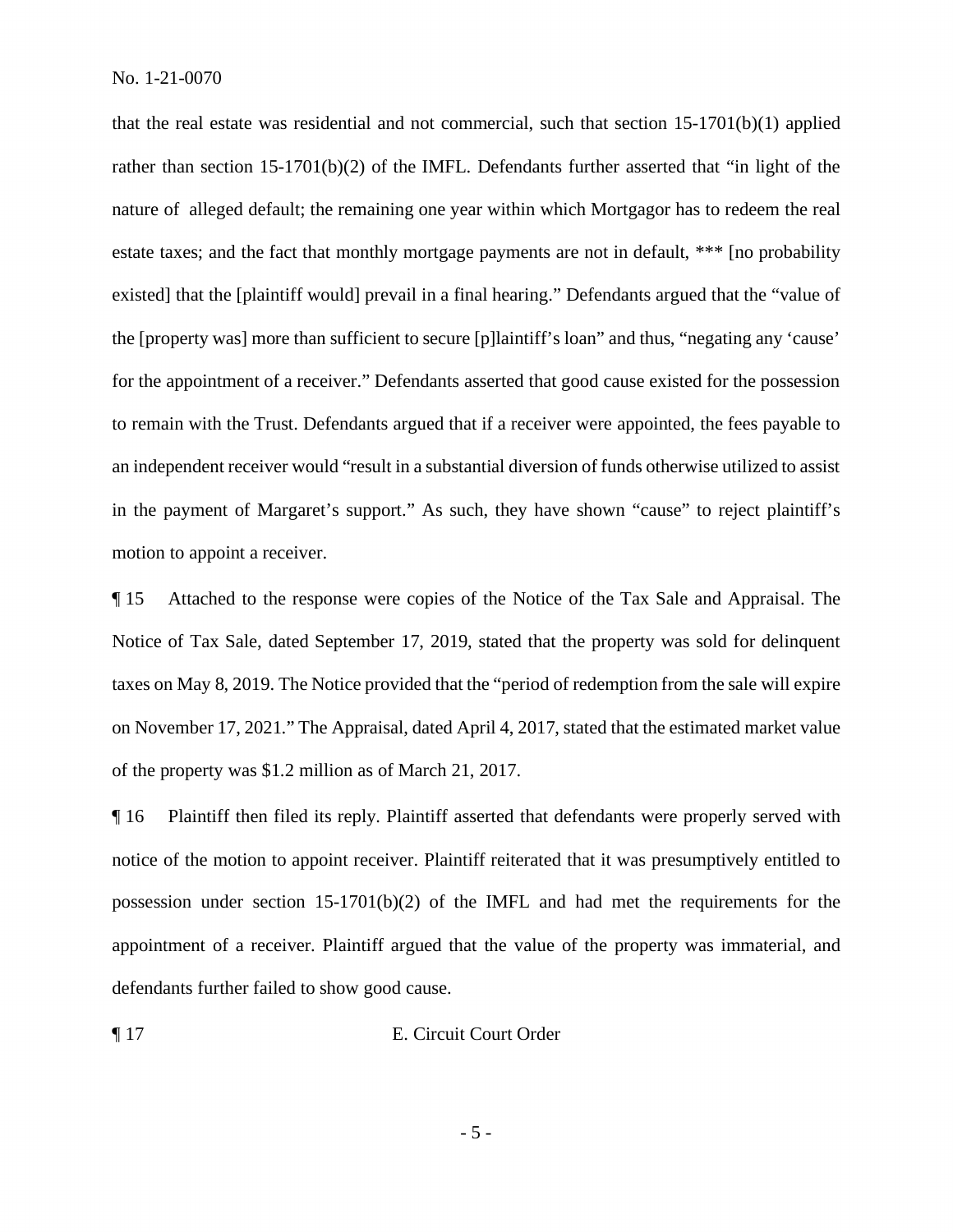¶ 18 On January 12, 2021, the circuit court granted plaintiff's motion and entered an order appointing a receiver. In its written order, the court stated that pursuant to section 15-1701(b)(1) of the IMFL, "a receiver may be appointed for all parts of a multi-dwelling unit not occupied as the principal [residence] of the mortgagor, or where the mortgagor is a trust, a beneficiary of the trust." As such, the court held that a "receiver may be appointed for all parts of [the property except for the first floor], which is occupied by [Margaret]." The court also noted that due notice of the motion had been given pursuant to section 1706(d) of the IMFL (735 ILCS 5/15-1706(d) (2020)). Based on the allegations of the complaint, the terms and provisions of the mortgage and note, and the motion to appoint a receiver, the court held that there was a reasonable probability that plaintiff would prevail on a final hearing in the matter and further that defendant had not shown good cause why the receiver should not be appointed.

¶ 19 On February 5, 2021, the circuit court denied defendants' motion to stay enforcement of the order appointing the pre-judgment receiver pending the outcome of this appeal.

## ¶ 20 II. ANALYSIS

¶ 21 On appeal, defendants argue that this court should reverse the circuit court's order appointing a receiver because the IMFL does not allow the property to be divided into residential and commercial units. Defendants further assert that plaintiff did not show a reasonable probability that it would prevail in a final hearing because (1) the complaint was unverified; (2) the affidavit of Ollech contradicted the allegations in the complaint and erroneously stated that the facts were based on his "personal knowledge" and (3) defendants can cure their failure to pay real estate taxes by redeeming the taxes prior to November 17, 2021. Defendants also contend that there is "good cause" as to why a receiver should not be appointed because the value of the property was more than the loan and appointment of a receiver resulted in depriving Margaret of financial support.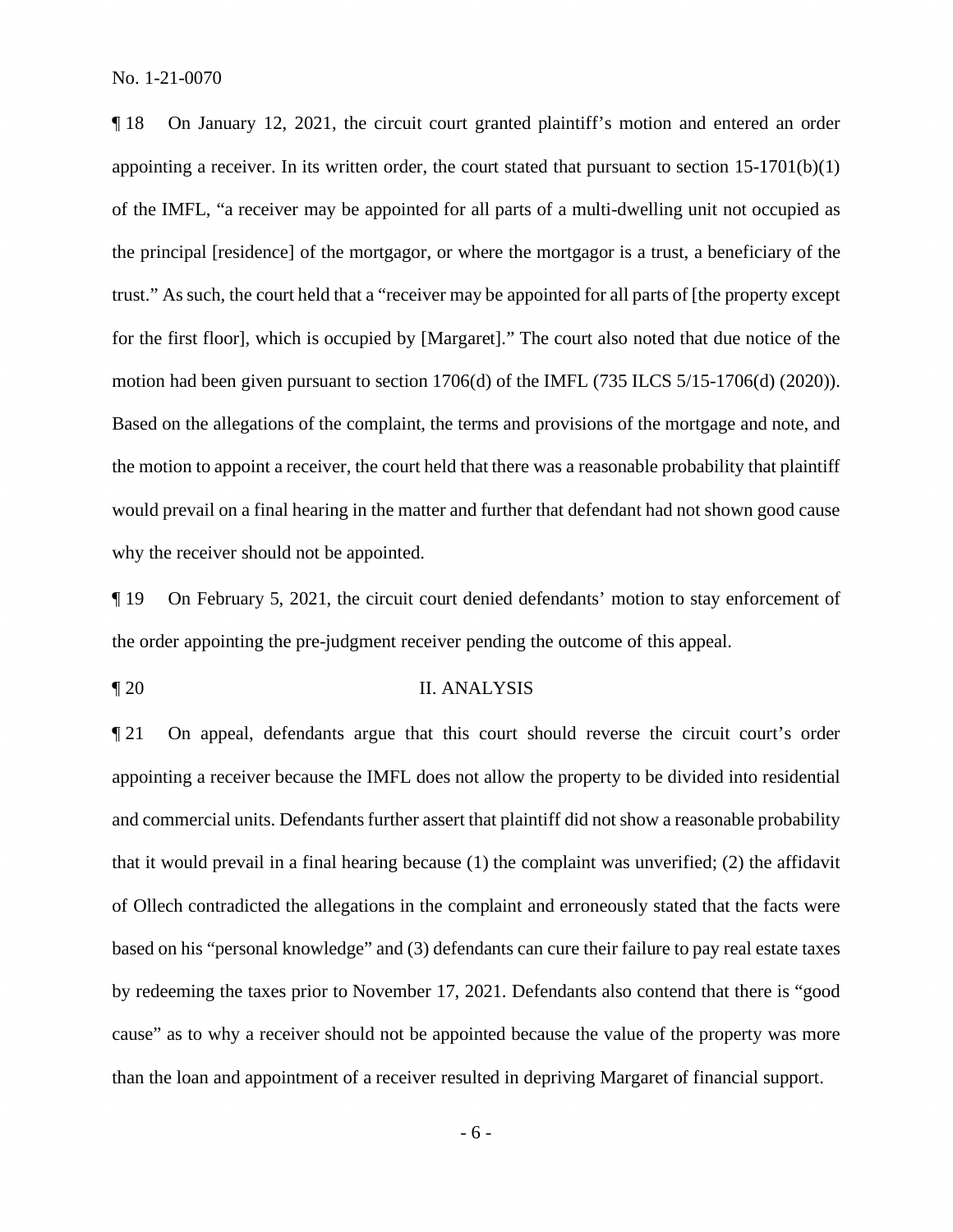#### ¶ 22 A. Standard of Review

¶ 23 Prior to addressing the merits, we must determine the standard of review for orders granting a motion to appoint a receiver. Where the circuit court has not made findings of fact following an evidentiary hearing, our standard of review is *de novo*. See *Bank of America, N.A. v. 108 N. State Retail LLC*, 401 Ill. App. 3d 158, 165 (2010) ("[A]lthough we apply a *de novo* standard of review in the instant case, it is foreseeable that in a case in which a trial court has held a full evidentiary hearing on a motion to appoint a receiver, this court could find that an abuse of discretion standard or a manifest weight of the evidence standard would be appropriate"). As the parties do not dispute and the record does not indicate that the circuit court held an evidentiary hearing in the instant case, we review its order *de novo.*

¶ 24 We also review *de novo* issues of statutory construction. *Wells Fargo Bank, N.A. v. McCluskey*, 2013 IL 115469,  $\P$  10. The primary rule of statutory construction is to "ascertain and give effect to the intent of the legislature." *Wisniewski v. Kownacki*, 221 Ill. 2d 453, 460 (2006). The most reliable indicator of that intent is the "language of the statute, which is to be given its plain and ordinary meaning." *Solon v. Midwest Medical Records Ass'n*, 236 Ill. 2d 433, 440 (2010). In determining the plain meaning of statutory terms, a court must "consider the statute in its entirety, the subject it addresses, and the apparent intent of the legislature in enacting it." *Id.* When the statutory language is clear and unambiguous, a court may not depart from the plain language by reading into the statute " 'exceptions, limitations or conditions that the legislature did not express.' " *Evanston Insurance Co. v. Riseborough*, 2014 IL 114271, ¶ 15 (quoting *Kraft, Inc. v. Edgar*, 138 Ill. 2d 178, 189 (1990)). The language of the statute must be "applied as written, without resort to extrinsic aids of statutory construction." *Solon*, 236 Ill. 2d at 440.

¶ 25 B. Application of the IMFL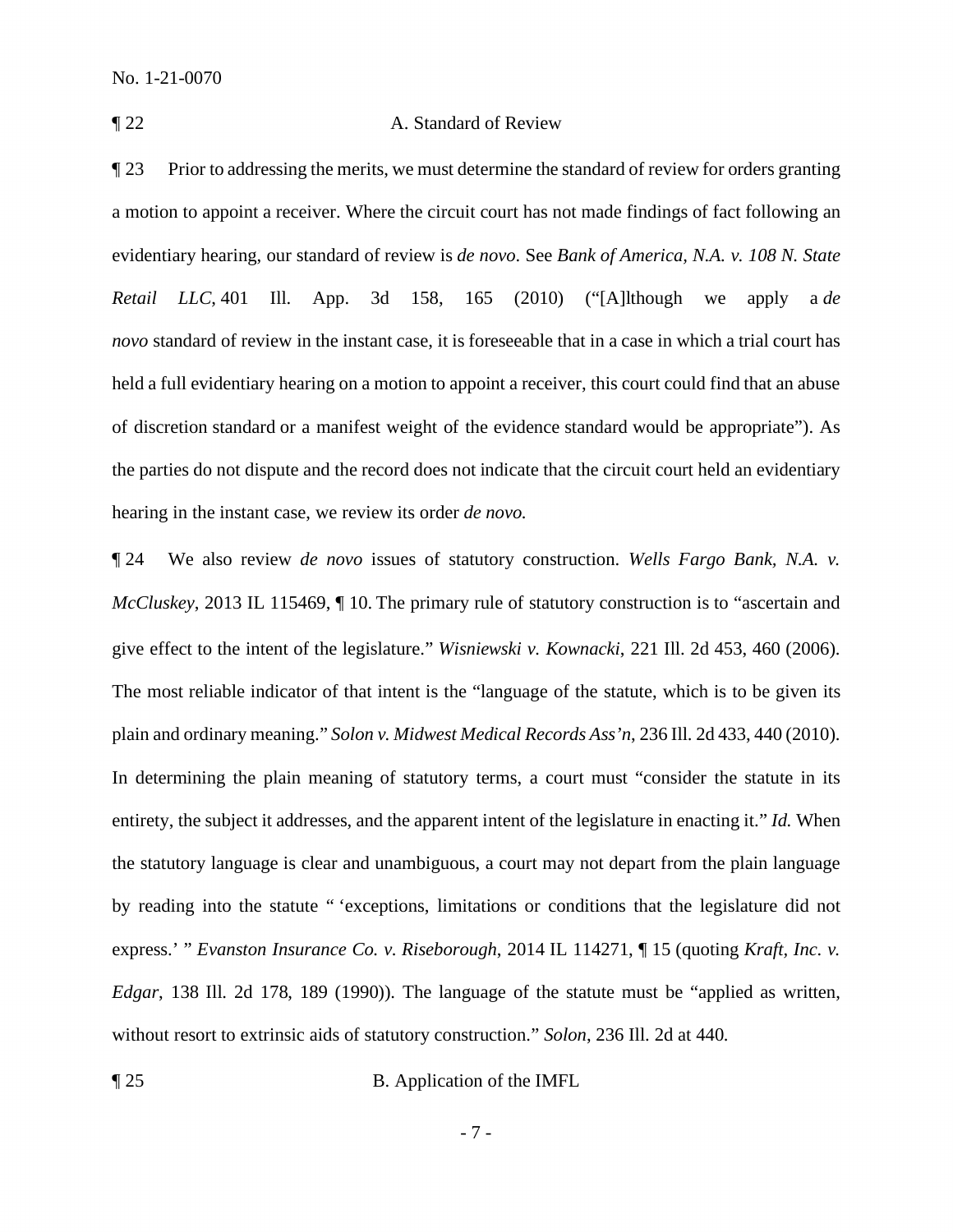¶ 26 Defendants assert that a mortgagee is not entitled to "pre-judgment possession [of the property]," regardless of "whether the real estate is '[r]esidential' or [c]ommercial." Section 15- 1701 of the IMFL pertains to the right to possession during foreclosure. 735 ILCS 5/15-1701 (West 2020). Section 15-1701(b) sets forth two different presumptions based on whether the property at issue is "residential real estate." *Id.* § 15-1701(b). Section 15-1701(b) states:

"(b) Pre-Judgment. Prior to the entry of a judgment of foreclosure:

(1) In the case of residential real estate, the mortgagor shall be entitled to possession of the real estate except if (i) the mortgagee shall object and show good cause, (ii) the mortgagee is so authorized by the terms of the mortgage or other written instrument, and (iii) the court is satisfied that there is a reasonable probability that the mortgagee will prevail on a final hearing of the cause, the court shall upon request place the mortgagee in possession. If the residential real estate consists of more than one dwelling unit, then for the purpose of this Part residential real estate shall mean only that dwelling unit or units occupied by persons described in clauses (i), (ii) and (iii) of Section 15-1219.

(2) In all other cases, if (i) the mortgagee is so authorized by the terms of the mortgage or other written instrument, and (ii) the court is satisfied that there is a reasonable probability that the mortgagee will prevail on a final hearing of the cause, the mortgagee shall upon request be placed in possession of the real estate, except that if the mortgagor shall object and show good cause, the court shall allow the mortgagor to remain in possession." 735 ILCS 5/15-1701(b) (West 2020).

¶ 27 The clear and unambiguous language of section 15-1701(b)(2) states that in foreclosure matters other than those involving residential real estate, a mortgagee upon request shall be placed in possession of the property prior to the entry of a judgment of foreclosure if the mortgagee shows: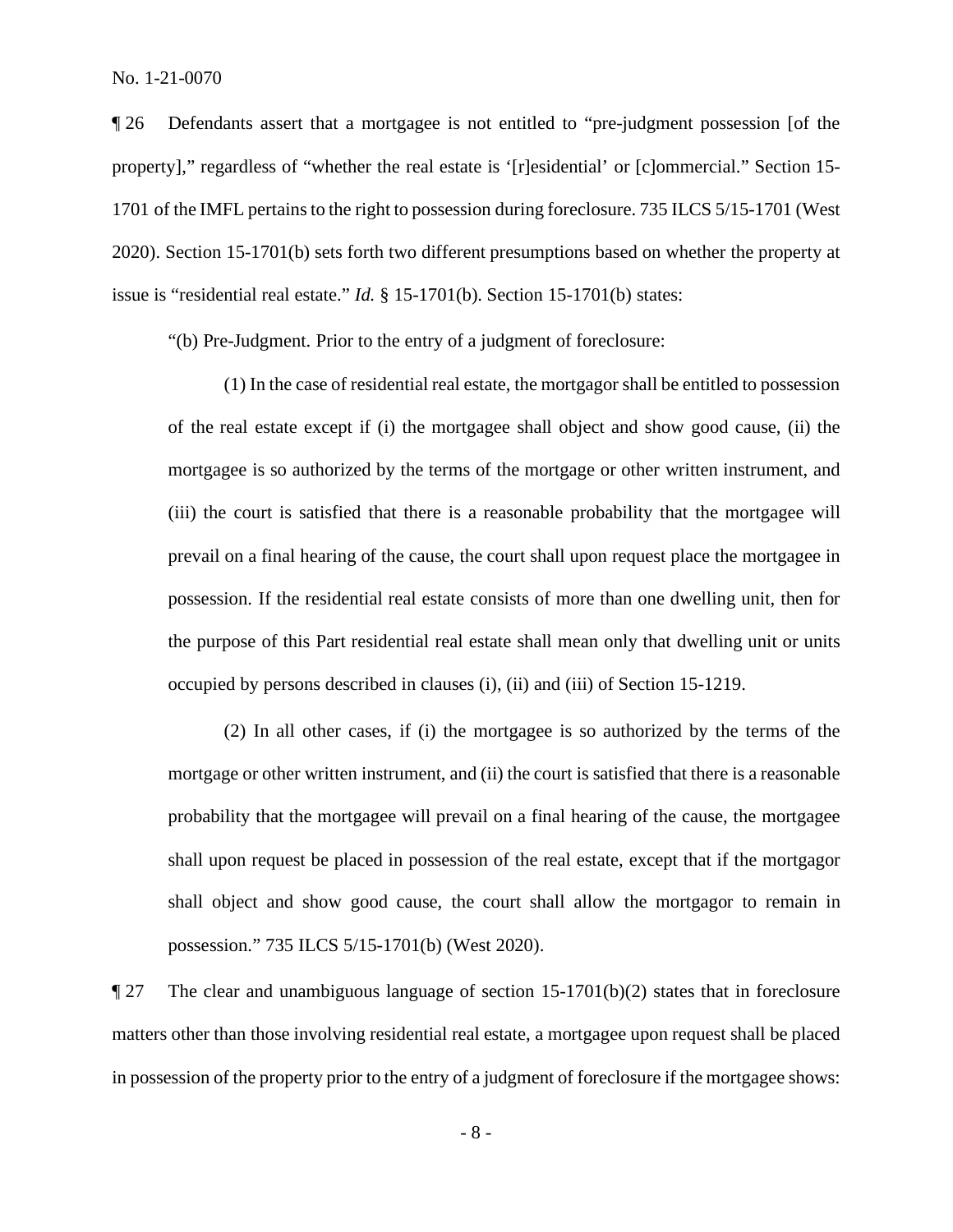(1) the mortgage documents authorize such possession, and (2) "there is a reasonable probability that the mortgagee will prevail on a final hearing of the cause." 735 ILCS 5/15-1701(b)(2) (West 2020). Where the two requirements of section  $15-1701(b)(2)$  are satisfied, the burden then shifts to the mortgagor to object and show good cause as to why the mortgagor should be entitled to remain in possession. *Id.* 

¶ 28 By contrast, section 15-1701(b)(1) provides that the mortgagor of residential real estate has possession absent the mortgagee's objection and showing of good cause. 735 ILCS 5/15- 1701(b)(1) (West 2020); *Travelers Insurance Co. v. LaSalle National Bank*, 200 Ill. App. 3d 139, 143 (1990). Defendants contend that the use of the term "entitled" in section 15-1701(b)(1) support a mortgagor's continued possession of residential real estate and therefore, the "terms of section 5/15-1701(b) do not 'entitle' a [m]ortgagee to pre-judgment possession, whether the real estate is '[r]esidential' or [c]ommercial." However, as the Second District noted in *Travelers Insurance*, the difference between the two sections is that "the presumptive right to possession during foreclosure lies with the mortgagor [as to] residential real estate and with the mortgagee [as to] nonresidential real estate." *Travelers Insurance Co.*, 200 Ill. App. 3d at 143. Additionally, section 15-1701(b)(2) clearly provides that the mortgagee is entitled to possession of non-residential property as demonstrated by use of the term "shall," which is "mandatory and not permissive." See *Mellon Bank, N.A. v. Midwest Bank & Trust Co*., 265 Ill. App. 3d 859, 866 (1993). Contrary to defendants' assertion, section 15-1701(b) of the IMFL does provide a distinction between residential and non-residential property. It further states that a mortgagee has the right to possession of non-residential property after the statutory requirements have been satisfied. Therefore, a mortgagee is entitled to pre-judgment possession of property.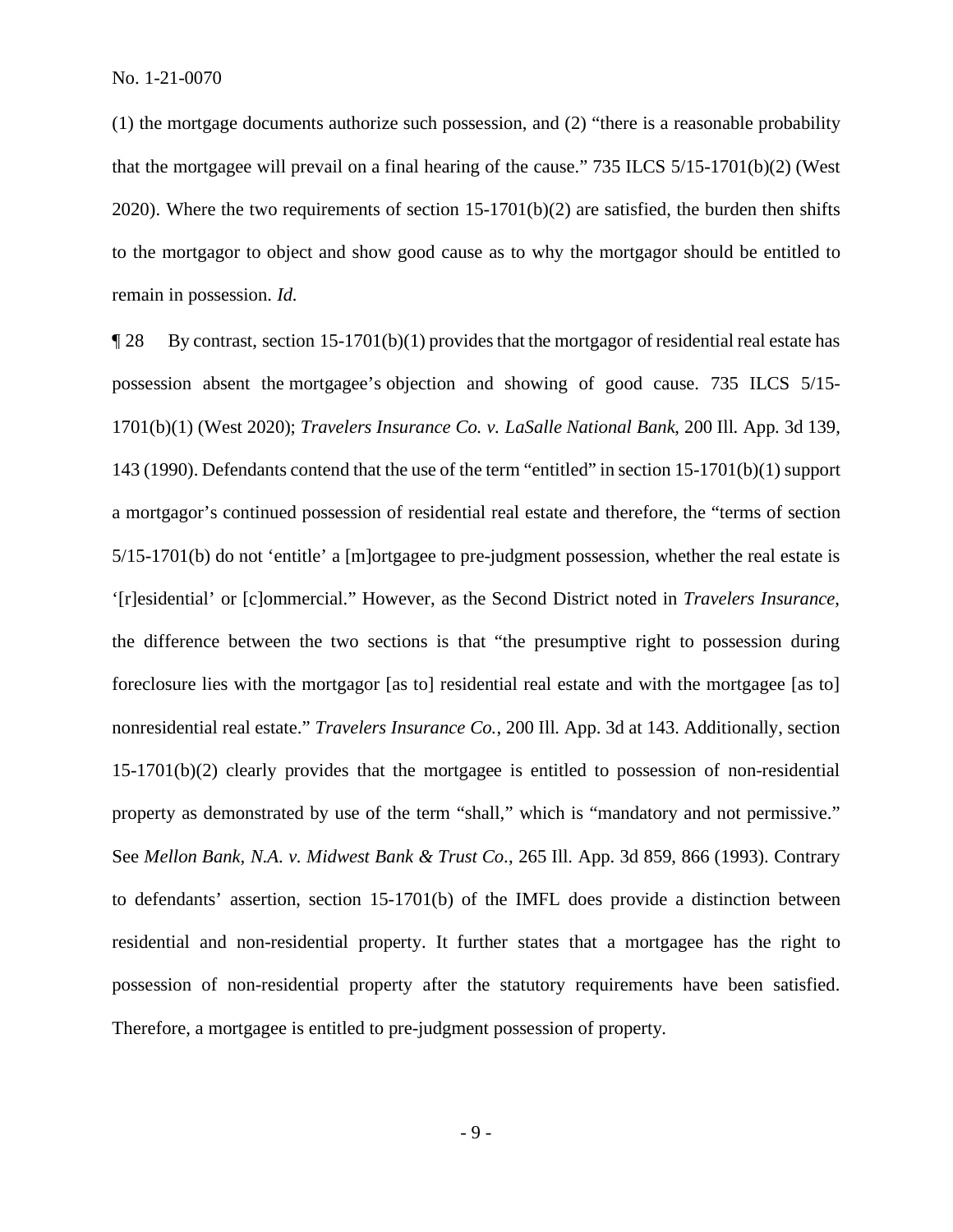¶ 29 Next, defendants argue that the circuit court erred in appointing a receiver for the five units because the property is "not a mixed-use structure; nor is it a stand-alone structure rendering it amenable to a split between '[r]esidential' and '[c]ommercial' property." Defendants contend that the property is a "six unit residential building in which the families live independently of each other; the Mortgagor is a Trust whose Trustee executed the Mortgage and Promissory Note on its behalf; and the sole income beneficiary of the Trust \*\*\*, [Margaret,] occupies one of the dwelling units as her primary residence." Defendants further note that "there was no consideration as to how the practicalities, such as maintenance, and the provision of heat and water, would be handled between the 1/6 [r]esidential portion and the 5/6 [c]ommercial portion." Essentially, defendants contend that section 15-1701(b)(1) applies here as the property was residential rather than commercial and therefore, defendants as mortgagors are entitled to possession during foreclosure. ¶ 30 However, section 15-1701(b)(1) of the IMFL states that "[i]f the residential real estate consists of more than one dwelling unit, then for the purpose of this Part residential real estate shall mean only that dwelling unit or units occupied by persons described in clauses (i), (ii) and (iii) of [s]ection 15-1219." 735 ILCS 5/15-1701(b)(1) (West 2020). Section 15-1219, in relevant part, defines "residential real estate" as:

"any real estate, \* \* \* which \* \* \* is *occupied as a principal residence* either (i) if a mortgagor is an individual, by that mortgagor, that mortgagor's spouse or that mortgagor's descendants, or (ii) if a mortgagor is a trustee of a trust  $***$ , by a beneficiary of that trust," \*\*\* or (iii) if a mortgagor is a corporation, by persons owning collectively at least 50 percent of the share of voting stock." (Emphasis added.) 735 ILCS 5/15-1219 (West 2020).

¶ 31 Contrary to defendants' assertion that "this language was limited to specifying the controlling presumption and burden of proof – and not recharacterizing the real estate," section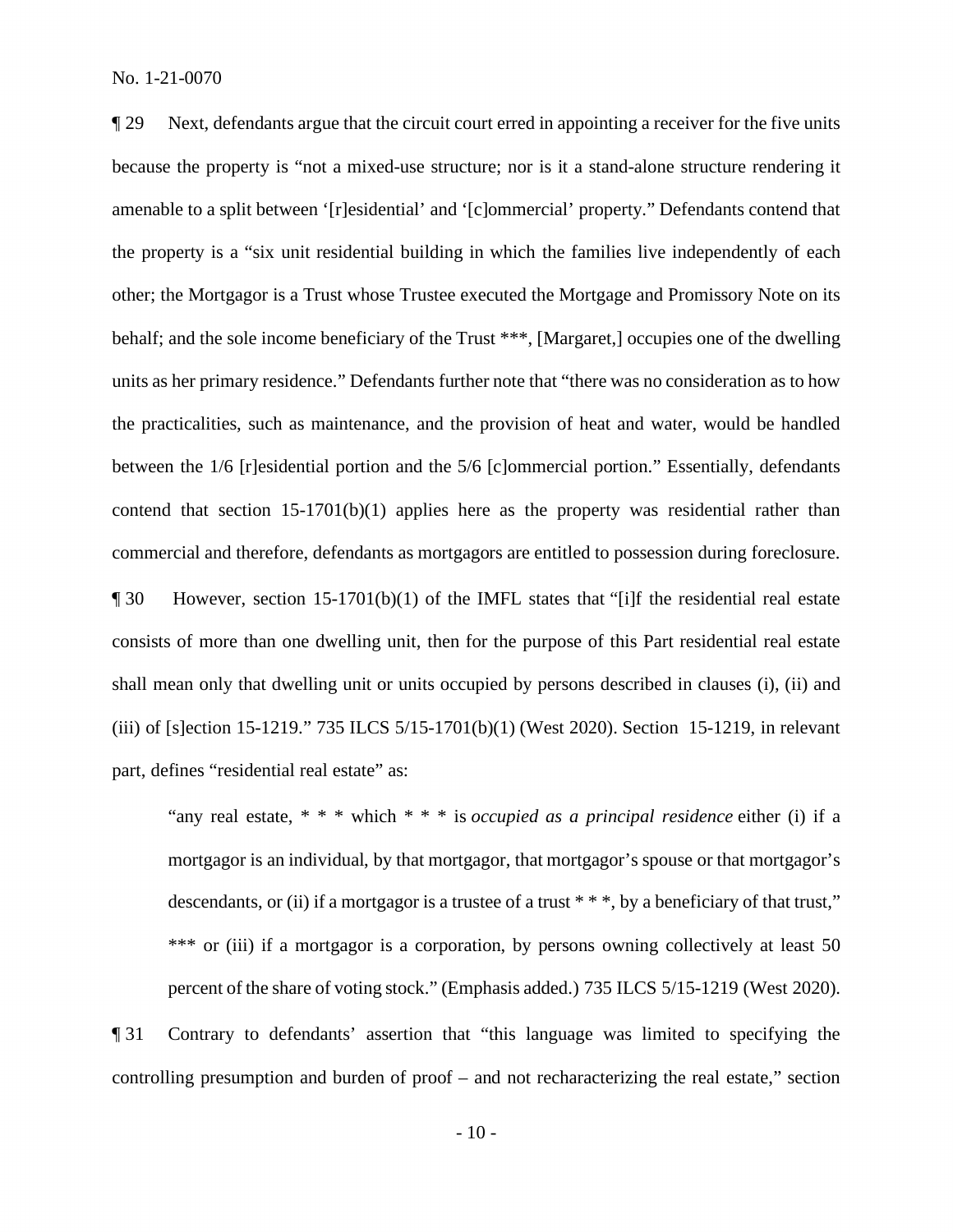15-1701(b)(1) provides that if the real estate consists of multiple units, as is the case here, only the dwelling unit occupied by an individual mortgagor, or the trust beneficiary would be deemed residential. Here, only one of the units was occupied by Margaret as the beneficiary of the Trust. The remaining five units were not occupied by Margaret. Therefore, the circuit court did not err in finding that a receiver may be appointed for all parts of the property except for the first floor, which is occupied by Margaret.

¶ 32 Briefly, we note that defendants argue that the circuit court, in its November 18, 2020 order, had initially made the finding that the property was residential. Defendants also contend that plaintiff had conceded that the property was residential in its motion to appoint a pre-judgment receiver. We again reiterate that our review is *de novo.* "Under the *de novo* standard of review, the reviewing court does not need to defer to the trial court's judgment or reasoning." (Internal citations omitted.) *Nationwide Advantage Mortg. Co. v. Ortiz*, 2012 IL App (1st) 112755, ¶ 20. Rather, our review of the issues is "completely independent of the trial court's decision." *Id.*  Nevertheless, the record shows that the November 18, 2020 order pertained to defendants' motion to quash service of process and motion for sanctions. Although the order stated "[t]his proceeding involves residential real estate, as that term is defined in Section 5/15-219," the court did not make that finding in relation to section  $15-1701(b)(1)$  of the IMFL. On the same note, although plaintiff stated in its motion that the "Property does meet the definition of 'Residential Real Estate' as set forth in Section 15-219," plaintiff argued that the five units, those not occupied by Margaret, did not qualify as "residential real estate" under section 15-1701(b)(1) of the IMFL.

## ¶ 33 1. Terms of Mortgage or Other Written Instruments

¶ 34 Having found that the five units were not residential for purposes of section 15-1701 of the IMFL, we must now determine whether plaintiff has satisfied the two requirements set forth in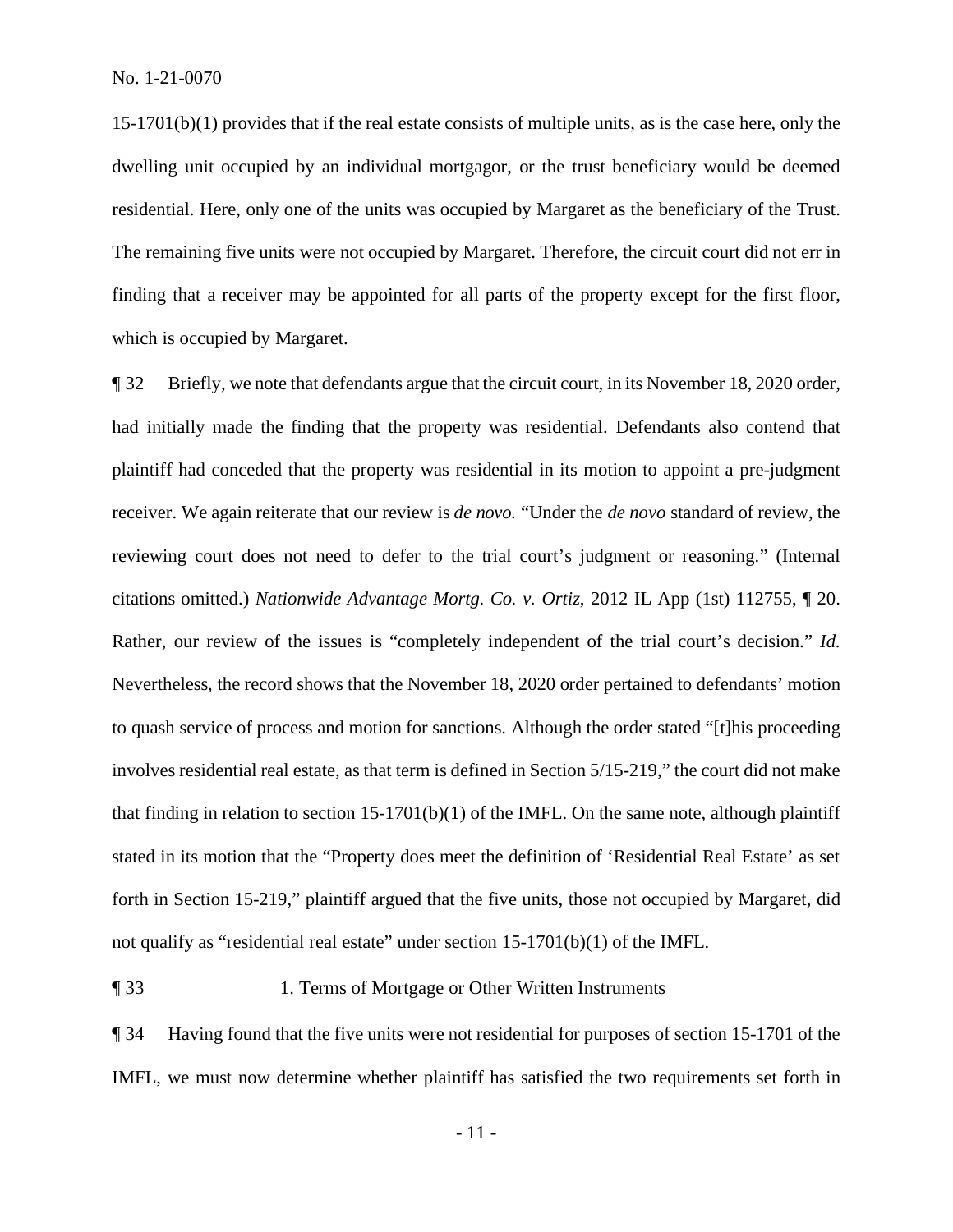section 15-1701(b)(2) which would entitle plaintiff to possession. The first requirement pertains to whether the terms of the mortgage or other written instrument authorize possession of the property by the mortgagee. 735 ILCS 5/15-1701(b)(2) (West 2020). Here, plaintiff submitted to the circuit court copies of the loan documents, including the mortgage document and promissory note. Failure to pay taxes constitutes an "event of default" under the loan documents. In the event of default, the mortgage document authorizes the possession of the property. As such, the first requirement has been satisfied where the terms of the loan documents authorize possession upon mortgagor's failure to pay taxes.

#### ¶ 35 2. Reasonable Probability of Prevailing

¶ 36 Turning to the second requirement, defendants dispute that there is an actual default. Generally, a proven default establishes a reasonable probability of succeeding in a mortgage foreclosure action. See *Brown County State Bank v. Kendrick*, 140 Ill. App. 3d 538, 541 (1986) (citing *Olympic Federal v. Witney Development Co.*, 113 Ill. App. 3d 981, 986 (1983); *Mellon*, 265 Ill. App. 3d 859, 868 (1993). "Whether a default in fact exists will typically turn on the interpretation of documentary evidence — a non-discretionary function." *Mellon*, 265 Ill. App. 3d at 868.

¶ 37 Here, plaintiff alleges that defendants defaulted by failing to pay real estate taxes. In support, plaintiff offers its complaint, and the affidavit of Ollech. See 735 ILCS 5/15-1706(a) (West 2020) (a motion requesting that "the mortgagee be placed in possession or that a receiver be appointed \*\*\* shall be supported by affidavit or other sworn pleading."). Defendants argue that the complaint is unverified and therefore, does not prove default. Even if we did not consider the complaint, the affidavit of Ollech, plaintiff's chief credit officer, was sufficient to establish default. In his affidavit, Ollech averred that the Trust "failed to make the payment of the real estate taxes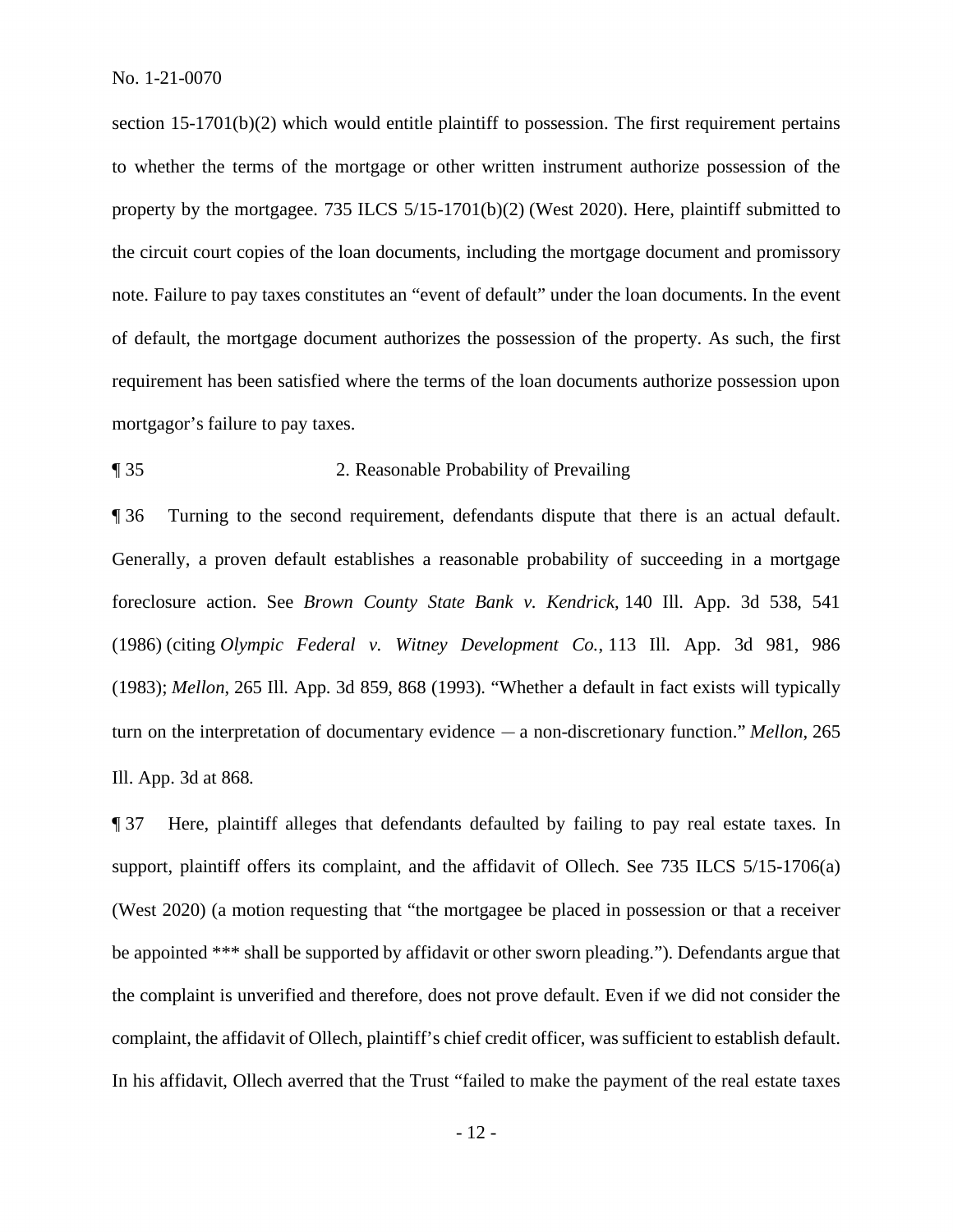on the property for the years 2017, 2018 and 2019, which constitutes an event of default under both the Note and the Mortgage." He further stated that "[p]laintiff declared the Note and Mortgage to be in default on October 1, 2020" and had accelerated the note.

¶ 38 Defendants contend that the affidavit contradicts the allegations of the complaint, Ollech lacked personal knowledge as to the status of taxes, and "no documentation issued by the Cook County Treasurer substantiating that assertion was attached to [the affidavit]." Notwithstanding the minor deficiencies, both the affidavit and the complaint alleged failure to pay taxes as the event that triggered the default. As such, the affidavit was consistent with the allegations of the complaint. Additionally, in *Mellon,* this court found that an affidavit from mortgagee's vice president stating that mortgagor failed, *inter alia*, to pay real estate taxes and was in default was sufficient. *Mellon Bank*, 265 Ill. App. 3d at 869. As such, we find that the affidavit of plaintiffs' chief credit officer, Ollech was sufficient to prove default as to the taxes.

¶ 39 Defendants further argue that pursuant to the Notice of Tax Sale, they have until November 17, 2021 or approximately one year from the entry of the circuit court's order appointing a receiver, within which to "redeem" the real estate taxes. Essentially, defendants contend that they are not in default by virtue of their right to redeem. Defendants provide no citation to any controlling statutory authority or case law to support their contentions on appeal. " 'A court of review is entitled to have the issues clearly defined and to be cited pertinent authority.' " *Lake County Grading Co. v. Village of Antioch*, 2014 IL 115805, ¶ 36 (quoting *People ex rel. Illinois Department of Labor v. E.R.H. Enterprises, Inc.*, 2013 IL 115106, ¶ 56). A party fails to fulfill the requirements of Illinois Supreme Court Rule 341(h)(7) (eff. Oct. 1, 2020) if the party does not present argument along with citations to relevant supporting authority. *Lake County*, 2014 IL 115805, ¶ 36. As a result, we find that defendants have forfeited their argument on appeal. *Id.*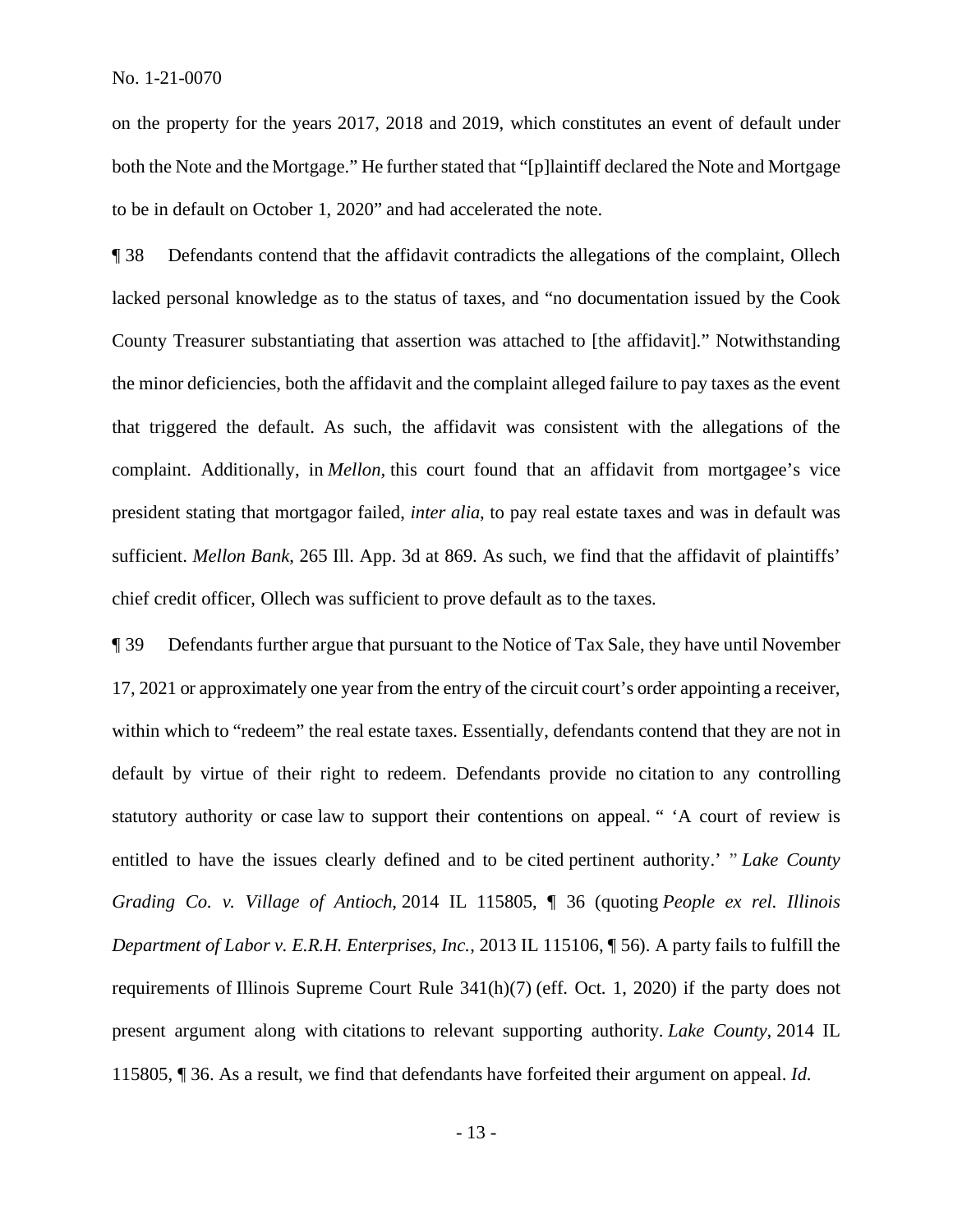¶ 40 Forfeiture aside, we nevertheless find defendants' argument unavailing. The mortgage document clearly states that the "grantor shall pay when due (and in all events prior to delinquency) all taxes \*\*\* levied against or on account of the Property." The Notice of Tax Sale states that the property was sold on May 8, 2019 for delinquent taxes, indicating that the Trust did not pay the taxes when due or prior to delinquency. The mortgage document further provides that "[f]ailure of grantor within the time required by [the] Mortgage to make any payment for taxes" would constitute a default under the mortgage and that plaintiff shall have the right "to declare the entire Indebtedness immediately due and payable." As such, pursuant to the terms of the mortgage, defendants' right to redeem the taxes in the future does not cure the default because the entire loan balance was immediately due. Therefore, we find that plaintiff has established default and thus, a reasonable probability that it would prevail.

## ¶ 41 3. Good Cause

¶ 42 Defendants argue that section 15-1701(b)(2) of the IMFL allows a mortgagor to remain in possession of the property subject to the foreclosure proceedings based on a showing of "good cause." 735 ILCS 5/15-1701(b)(2) (West 2020). Defendants contend that they made a showing of good cause and the circuit court should have denied the appointment of a receiver because the property had an appraised value of \$1.2 million in 2017, and the principal loan balance was \$250,000. As such, defendants assert that "the value of the [property] was more than sufficient security for the loan \*\*\* [and thus,] substantiating 'cause' for retaining the right of Possession in the Trust, as a mortgagor."

¶ 43 Second, defendants argue that they established good cause because the payment of the receiver's fees resulted in a "substantial diversion of funds otherwise utilized to assist in the payment of [Margaret's] support." Defendants note that Margaret is the "sole income beneficiary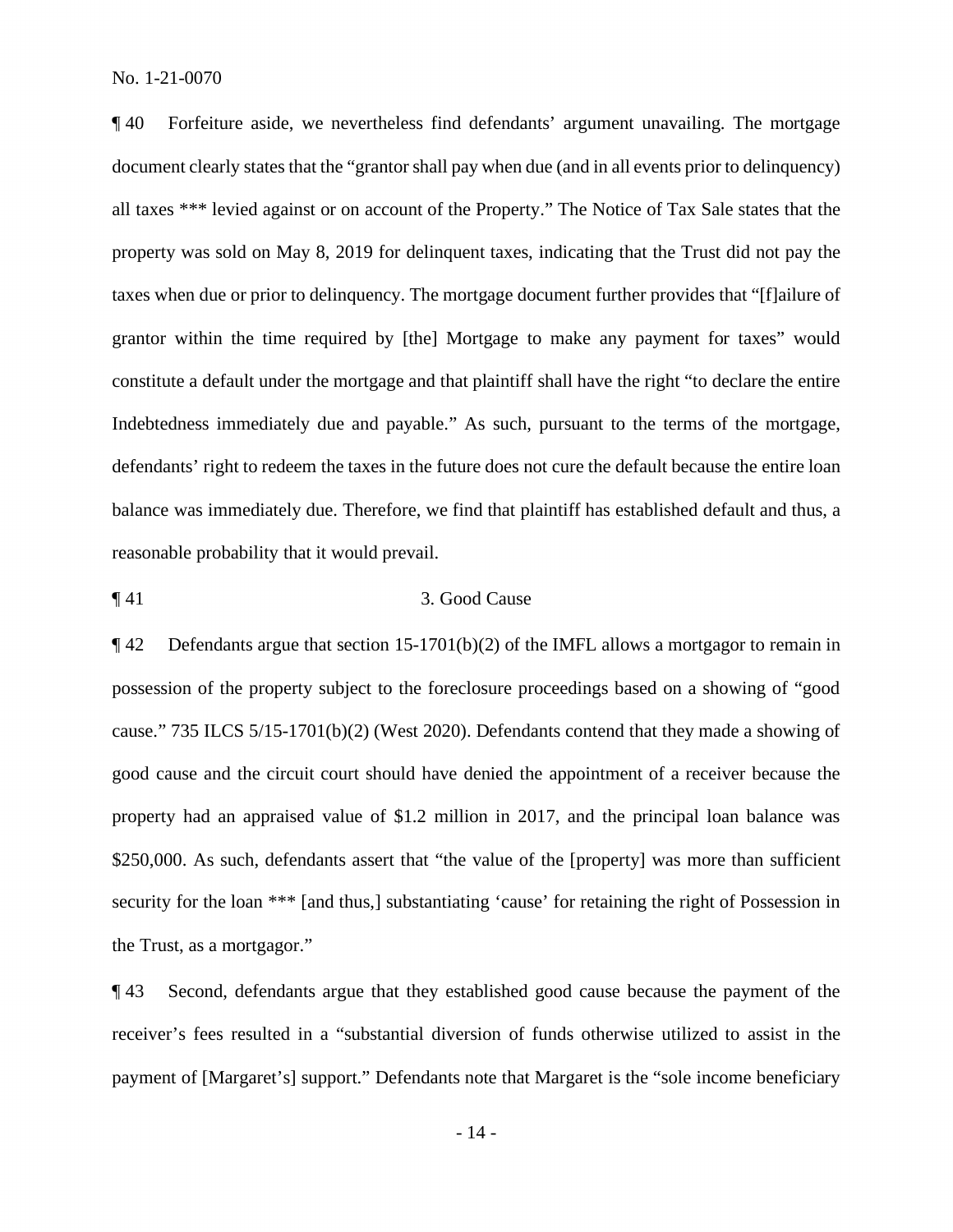of the [Trust]," which is a "Testamentary Trust" established by the "Last Will and Testament of [her] Mother" to "ensure Margaret's comfort in the payment of her living expenses." Defendants state that Margaret is an 86-year-old woman "who has been disabled since birth and has lived in an apartment [of the property] for over 66 years." Defendants contend that with an appointment of a receiver, "the fees payable to an allegedly independent receiver \*\*\* resulted in a substantial diversion of funds otherwise utilized to [support Margaret]." As such, the harm was "irreparable and \*\*\* material to the issue of 'cause.' "

¶ 44 Our research has revealed a dearth of Illinois cases discussing what constitutes a good cause. See *CenterPoint Properties Trust v. Olde Prairie Block Owner, LLC*, 398 Ill. App. 3d 388, 396 (2010) (discussing potential arguments for a mortgagor to establish good cause, including that the appointment of a receiver would impede an imminent transaction such as investment or refinancing). Cases have, instead, discussed what does not constitute "good cause." See *Bank of America, N.A. v. 108 N. State Retail LLC*, 401 Ill. App. 3d 158, 176 (2010) (qualifications of current property possessor and assertion that the proposed receiver was unfit do not constitute good cause); *CenterPoint Properties Trust*, 398 Ill. App. 3d at 396 (potential impediments to the mortgagor's ability to refinance, sell or develop the property are not good cause); *Travelers Insurance Co.*, 200 Ill. App. 3d at 139 (mortgagee's failure to allege fraud, mismanagement waste or other dissipation of the property does not constitute good cause). None of these cases involve the same "good cause" arguments as advanced by defendants, but they, nevertheless, provide a framework in which to address defendants' claims of good cause.

¶ 45 With respect to defendants' argument that the appraised value of the property is greater than the balance of the loan, we note that the mortgage document clearly provides that the "right to the appointment of a receiver shall exist whether or not the apparent value of the Property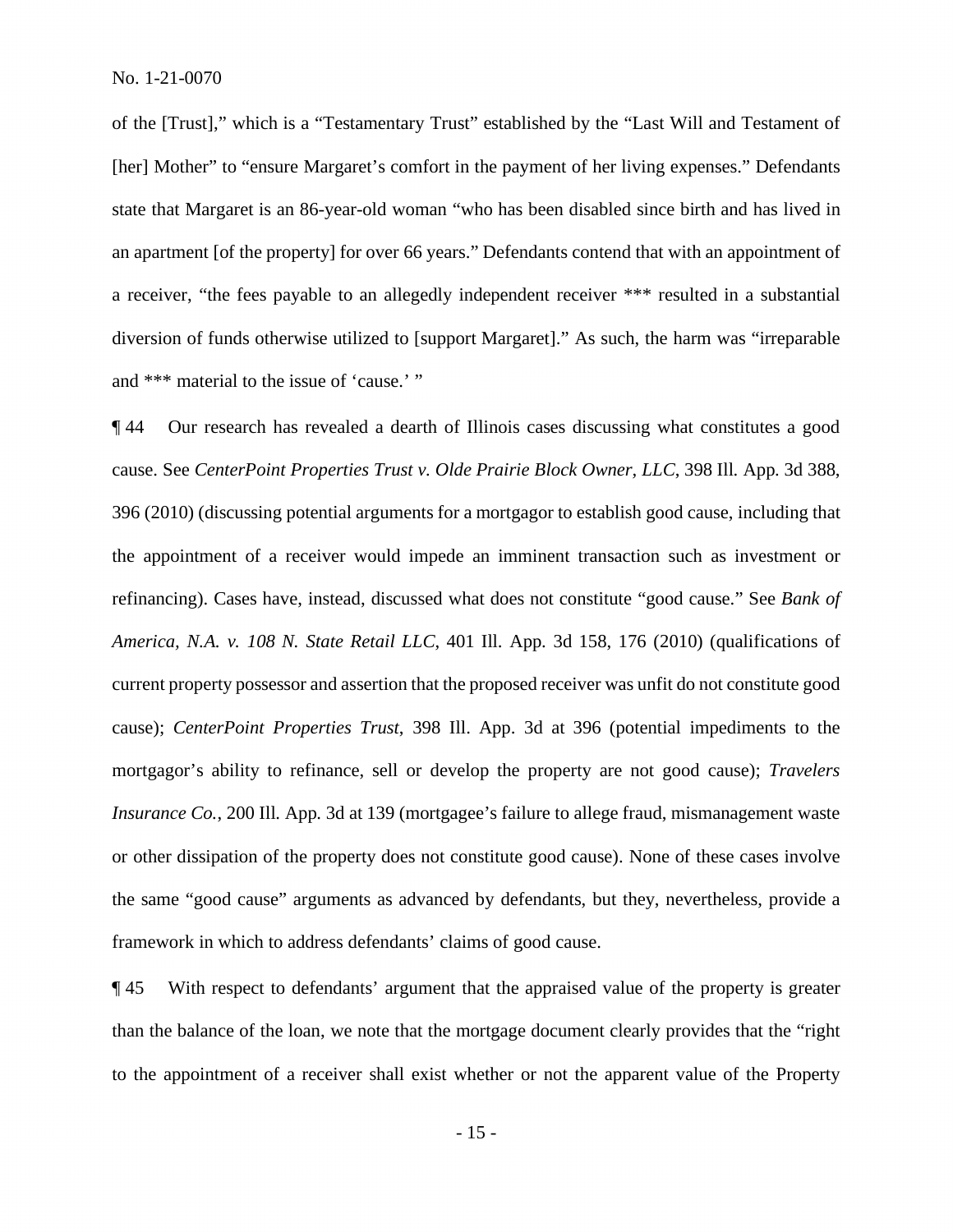exceeds the indebtedness by a substantial amount." By executing the mortgage, defendants acknowledged that the right to appoint a receiver existed regardless of the value of the property. See *Bagley v. Illinois Trust & Sav. Bank*, 199 Ill. 76, 79 (1902) ("Such an agreement in the mortgage is entitled to weight in determining whether the power of the court to make the appointment should be exercised or not."). When such a provision is contained in the mortgage and the parties in possession of the premises fail to pay taxes on the property for years, we find that the appointment of a receiver becomes necessary, and equity requires that the agreement be enforced. Additionally, in nearly every foreclosure case, the appointment of a receiver will involve payment of receiver fees and thus, the financial burden associated with it. If we were to hold that a mortgagor can establish good cause simply by showing that the appraised value of the property is greater than the loan balance or that the payment of the receiver's fees in the appointment of a receiver resulted in financial hardship, such "exception would swallow the rule." *CenterPoint Properties Trust*, 398 Ill. App. 3d at 396. While the appraised value of the property may be greater and the fees associated with the appointment of a receiver may impose financial hardship, it is "insufficient to overcome the statutory presumption in favor of placing the mortgagee in possession." *Id.* Therefore, we find that defendants have failed to meet their burden of showing good cause.

¶ 46 We briefly note that in their opening brief, defendants state, without more, that plaintiff "had failed to perfect service on [Margaret] prior to the filing of its [m]otion." Illinois Supreme Court Rule 341(h)(7) (eff. Oct. 1, 2020) provides that an appellant's brief must contain contentions and the reasons therefor, with citation to the authorities upon which the appellant relies. As plaintiff notes, it is unclear whether defendants are arguing that the failure to perfect service was also a "good cause" to deny the motion appointing a receiver. Defendants do not clearly state their